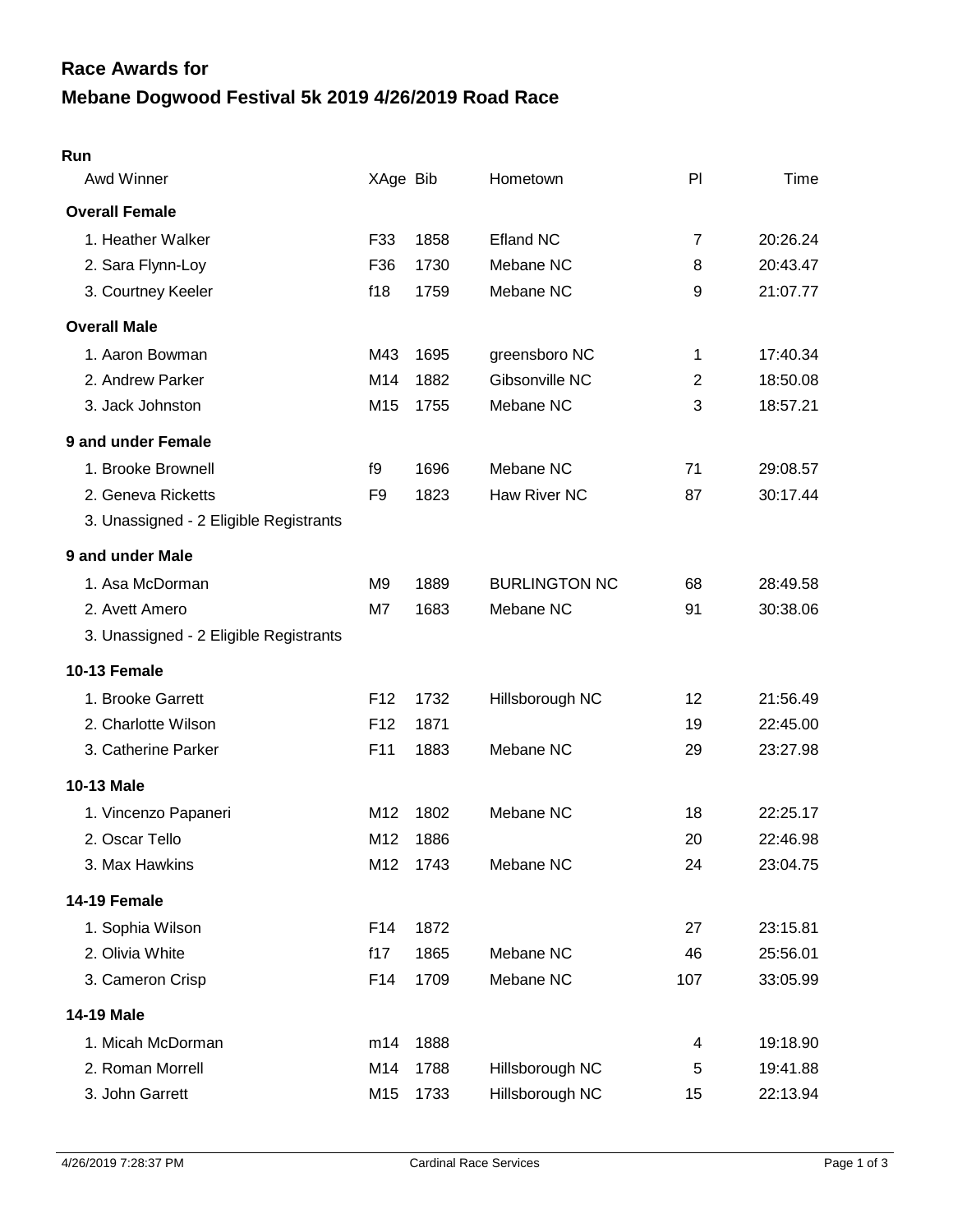## **20-29 Female**

| 1. Hannah Kucewicz    | F <sub>28</sub> | 1763 | Mebane NC            | 11  | 21:45.87 |
|-----------------------|-----------------|------|----------------------|-----|----------|
| 2. Alarie Watson      | F <sub>29</sub> | 1860 | Mebane NC            | 40  | 25:07.01 |
| 3. Katie Hinshaw      | F <sub>28</sub> | 1748 | Miami FL             | 45  | 25:54.41 |
| 20-29 Male            |                 |      |                      |     |          |
| 1. Josh Belin         | M27             | 1688 | Chapel Hill NC       | 6   | 20:23.47 |
| 2. Jacob Countiss     | M26             | 1706 | Mebane NC            | 49  | 26:03.31 |
| 3. Evan White         | M21             | 1897 | Mebane NC            | 53  | 26:27.16 |
| <b>30-39 Female</b>   |                 |      |                      |     |          |
| 1. Elizabeth Schroder | F30             | 1837 | Durham NC            | 23  | 23:02.29 |
| 2. Miranda Godsell    | F35             | 1736 | sims NC              | 50  | 26:09.41 |
| 3. Rachel Jones       | F39             | 1757 | Mebane NC            | 54  | 26:31.00 |
| 30-39 Male            |                 |      |                      |     |          |
| 1. Andrew Shoffner    | M34             | 1841 | Durham NC            | 10  | 21:33.48 |
| 2. Eric Burns         | M38             | 1700 | Mebane NC            | 26  | 23:13.14 |
| 3. Aaron Park         | M39             | 1803 | <b>BURLINGTON NC</b> | 31  | 24:01.03 |
| 40-49 Female          |                 |      |                      |     |          |
| 1. Tracey Morrow      | F44             | 1789 | <b>BURLINGTON NC</b> | 41  | 25:26.19 |
| 2. Robyn Fonshee      | F46             | 1904 |                      | 43  | 25:46.46 |
| 3. Amy Orange         | F47             | 1801 | Hillsborough NC      | 61  | 27:50.29 |
| 40-49 Male            |                 |      |                      |     |          |
| 1. Scott Dyreng       | M42             | 1727 | Hillsborough NC      | 25  | 23:11.75 |
| 2. Adam Mathews       | M49             | 1778 | Mebane NC            | 28  | 23:26.47 |
| 3. Len Lopate         | M47             | 1881 |                      | 51  | 26:20.74 |
| 50-59 Female          |                 |      |                      |     |          |
| 1. Sarah Meredith     | F53             | 1784 |                      | 16  | 22:14.49 |
| 2. Kari Wilkinson     | F <sub>57</sub> | 1868 | Mebane NC            | 42  | 25:43.94 |
| 3. Tammy Gilliam      | F <sub>54</sub> | 1735 | <b>BURLINGTON NC</b> | 72  | 29:11.59 |
| 50-59 Male            |                 |      |                      |     |          |
| 1. Ray Hillen         | M51             | 1746 | Mebane NC            | 14  | 22:05.41 |
| 2. Aubrey Meador      | M58             | 1783 | Mebane NC            | 17  | 22:20.91 |
| 3. michael wilkinson  | m <sub>58</sub> | 1869 | Mebane NC            | 21  | 22:51.17 |
| 60-69 Female          |                 |      |                      |     |          |
| 1. Anne Anderson      | F63             | 1884 | Elon NC              | 101 | 31:44.83 |
| 2. Cheryl Murphy      | F61             | 1791 | Mebane NC            | 106 | 32:57.78 |
| 3. Denise Davis       | F63             | 1714 | Pinnacle NC          | 168 | 46:14.45 |